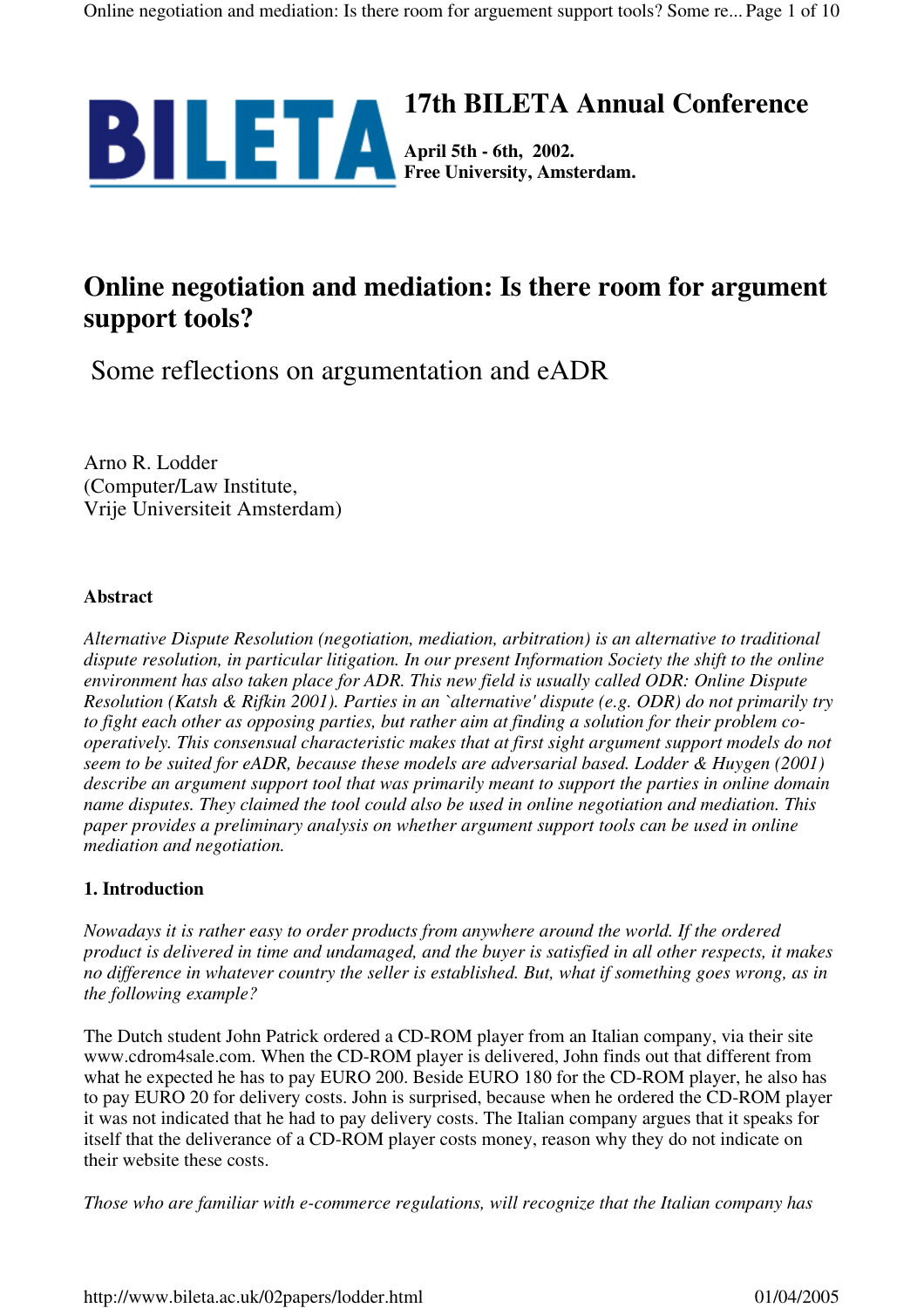*violated both Article 4(1)(d) of Directive 97/7/EC on Distance Selling and Article 5(2) of Directive 2000/31/EC on Electronic Commerce. If conflicts arise, the fact that the seller is established in a foreign country can become a problem. You cannot visit the seller and talk things out, and making a long distance phone calls is quite expensive. Going to court is not an option either, since the costs involved in a court procedure would be much higher than the damage suffered. Online dispute resolution (ODR), in particular if there are no costs involved, could be a way out here (Bordone 1998). This paper is about ODR, and explores in what way argument support tools might be used in online negotiation and mediation. The paper is structured as follows. Section 2 briefly introduces the notion eADR. Subsequently in section 3 an argument support tool is described, and in section 4 a sample Smartsetlle negotiation case is discussed. Section 5 discusses requirements for argument support tools in online negotiation, and in section 6 concluding remarks are made.*

# **2. eADR or ODR**

*Although still in its infancy, ODR could become an important way to solve conflicts online. ODR is the online version of Alternative Dispute Resolution, basically divided into negotiation, mediation, and arbitration. In case of negotiation parties negotiate in order to resolve a conflict or to work out a compromise, without a third party being involved. In case of mediation an independent third party, the mediator, moderates the discussion between the parties. However, the mediator does not have the power to impose a solution upon the parties. The influence of the third person is most prominent in case of arbitration. Like in litigation, the arbiter decides the case.*

*As an explanation for the fact that `alternative' is omitted from the term ODR, Colin Rule has claimed that: "For the first time, dispute resolution isn't really an alternative--the courts don't work online, so dispute Resolution is often the default." Although right at that moment (Fall 2000), currently some courts are actually going online (e.g. in the US state Michigan). There is, however, another reason why ADR is called alternative, namely, the approach to dispute resolution is different. Parties in an `alternative' dispute do not primarily try to fight each other as opposing parties, but rather aim at finding a solution for their problem co-operatively. This is a reason why some people prefer the term eADR, where the `e' refers to electronic like in ecommerce, eEurope and eDirectives (Lodder & Kaspersen 2002).*

# **3. The eADR tool**

# **3.1 Theoretical results and practical applications**

*In (Lodder 1998) the following observation was made:*

*"In the AI & Law field many dialogical models have been developed. Since legal practice is governed by procedures these AI & Law models are suited to adapt in order to be used by legal professionals and/or paralegals. The prospects are good, regarding automation in the legal field. A necessary condition for dialogical models to be used in practice is that the resulting dialogs are natural.*

*(...)*

*Future research will also concern how exactly the existing models should be adapted to serve a useful role in practice. This research is both interesting and promising. We should try to achieve that lawyers are using applications in which results from AI & Law research are integrated."*

*It was not until last year that I developed a model that was meant to met the above requirements (Lodder & Huygen 2001).*

# **3.2 Introductory observations**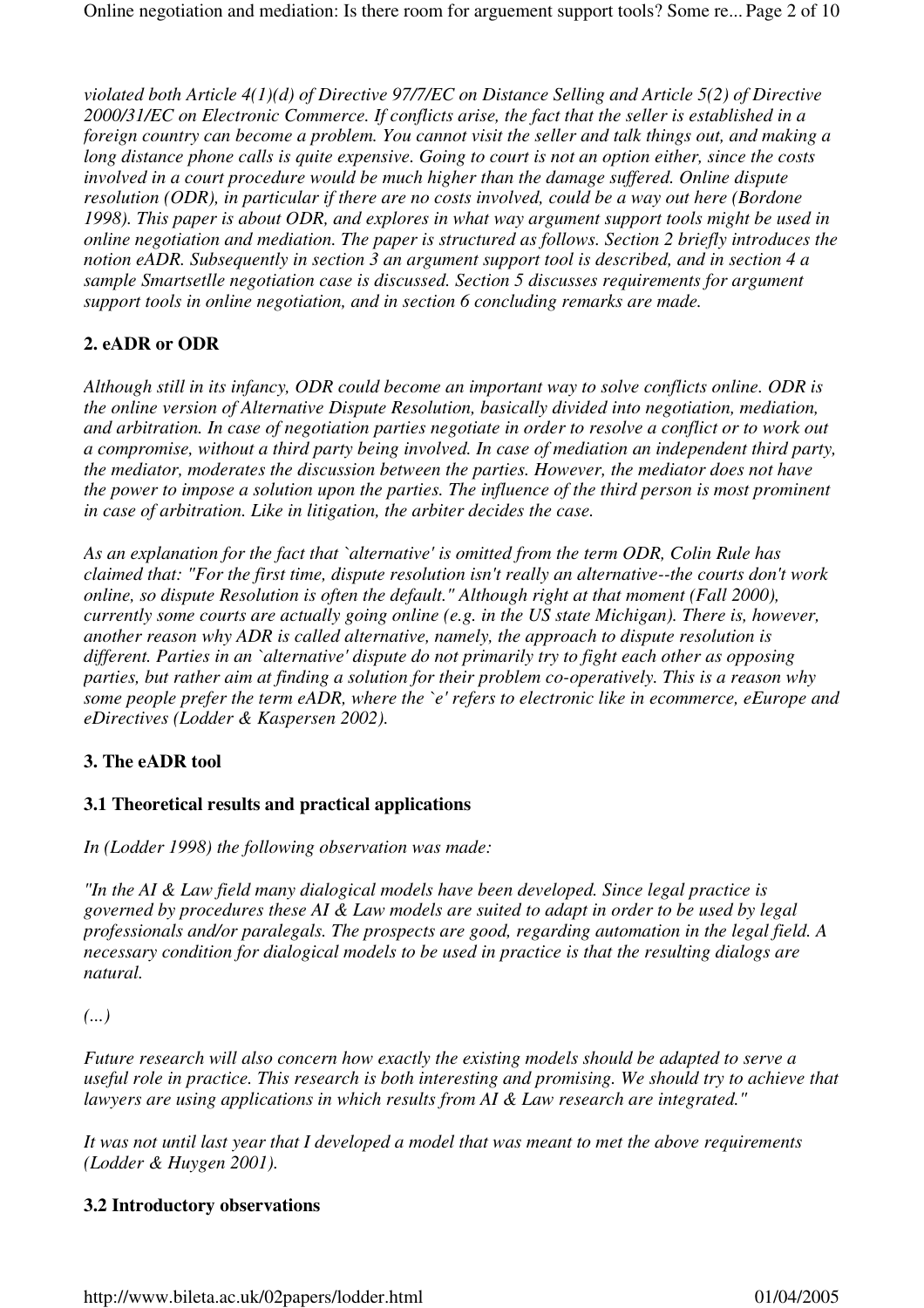*In the last ten years quite some AI & Law research was dedicated to the development of dialogical models, also called dialog games (for further reading: Bench-Capon 2000, Gordon 1995, Hage 2000, Leenes 1999, Lodder 1999). One of the purposes of these models is to structure the argumentation of the users of the model. The purpose of the present model is to structure the information of the parties in online ADR. Our model is not meant to replace existing ADR procedures, but to be incorporated into them.*

*A dialog game can be used by a single player, to test the acceptability of his statements critically, and to adduce as many supporting statements as he believes necessary to convince an imaginary opponent. However, the idea underlying the present model is, that a party hands over the result of a single player game to his opponent. In case of online arbitration, the arbiter can use the model to gather the information necessary for deciding the case.*

## **3.3 Defining the model**

*The central elements are the parties, the statements and the games' board. They are defined as follows.*

## *THE PARTIES*

*There are two parties, the Complainant and the Respondent.*

## *STATEMENTS*

*A statement is an expression in natural language. Each statement deals with only one topic. An issue is a statement. Supporting statements support an issue. Attacking statements attack a statement.*

#### *THE GAMES' BOARD*

*The games' board is empty at the first turn. The games' board consists of all statements added by the parties according to the rules. The parties move alternately, exchanging after each turn the games' board.*

*The Complainant and Respondent can introduce statements according to the rules that are discussed below. Statements are not required to be cast in a prescribed format, but they can be put forward in natural language. The only requirement is that a statement addresses a single topic. There are three types of statements. Besides statements that formulate issues, there are statements that support issues and statements that attack other statements. The games' board is a metaphor, used to describe the collection of statements added by the parties.*

*In most existing dialog models, parties can perform four types of moves: claim, accept, question and withdraw. However, by only allowing parties to claim statements, the information of the parties in online arbitration can be structured sufficiently with two simple rules.*

## *RULE 1 - ISSUES AND SUPPORTING STATEMENTS*

*First step: Introduce an issue Second step: Adduce one or more statements supporting the issue (supporting statements).* 

## *RULE 2 - RESPONDING STATEMENTS*

*In reaction to any statement of the opponent, one or more statements can be put forward (responding statements).*

*The first rule is about the introduction of issues and supporting statements, the second rule about the reaction to statements. These rules have been used to define three models: the basic model, the 2-*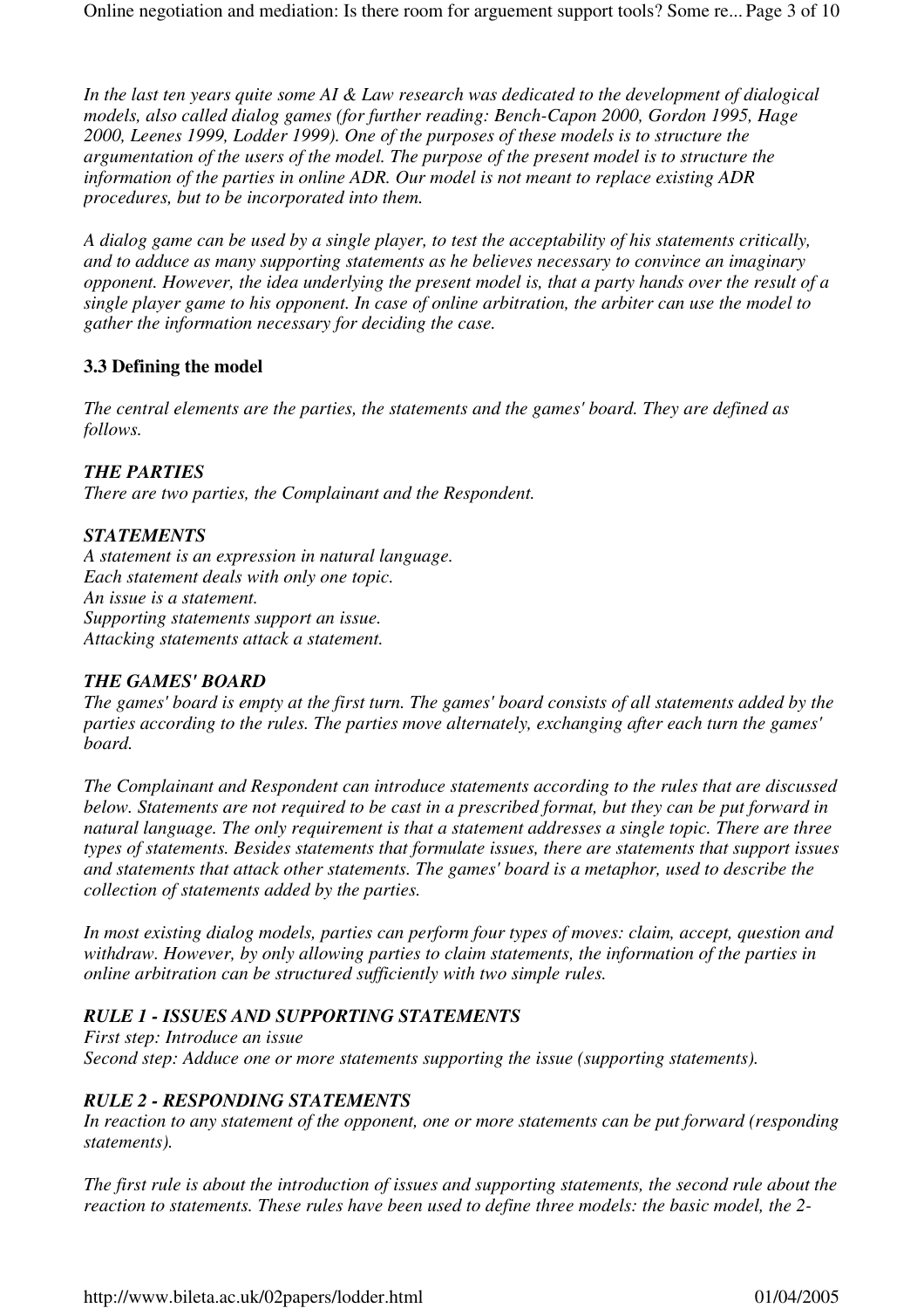*turn-issue model, and the n-turn model. Only the general n-turn model is discussed here.*

## *THE N-TURN MODEL*

*First turn: Complainant executes rule 1 as often as necessary. Consecutive turns: The parties execute rule 2, and execute rule 1 as often as necessary.*

*In the first turn, the Complainant executes rule 1. He starts with identifying an issue (first step). Subsequently he adduces statements supporting the issue (second step). Note that a statement deals with only one topic, reason why he can enter one or more supporting statements. Finally, the Complainant applies the two steps of rule 1 again if there are more issues to be identified. If the Complainant is finished, he hands over the games' board.*

*In consecutive turns the parties can react to all statements they do not agree with. Note that an issue is a statement, so the parties can also react to issues. At each turn the parties can introduce new issues. It might be that providers of ODR want to restrict the introduction of issues. Therefore, and in line with civil proceedings, the not discussed 2-turn issue model restricts the introduction of issues to the first two turns.*

#### **3.4 The implementation of the model**



*Below is an example of the implemented model.*

*The above figure is a screen-shot of the* odr *applet, running in a Netscape browser. It represents a domain name case (Davidgilmour.com). A full analysis of the case can be found in (Lodder & Huygen 2001). Each statement occupies a line and the indentation indicates the structure of the statements in the argument. The color indicates whether a statement is an issue, a supporting or an attacking statement. When the user clicks on a statement with the mouse, she can read the full text of the statement, and she can attach another statement to it, if she is entitled to do so.*

# **3.5 Evaluation**

*The above model could prove helpful when used in an online domain name dispute. First, the parties do not have to use any formal language, but in stead the tool structures the natural language input, and helps the parties to focus on one topic at the time. As a result, the parties can communicate all relevant information in a format that facilitates to quickly understand what exactly the dispute is*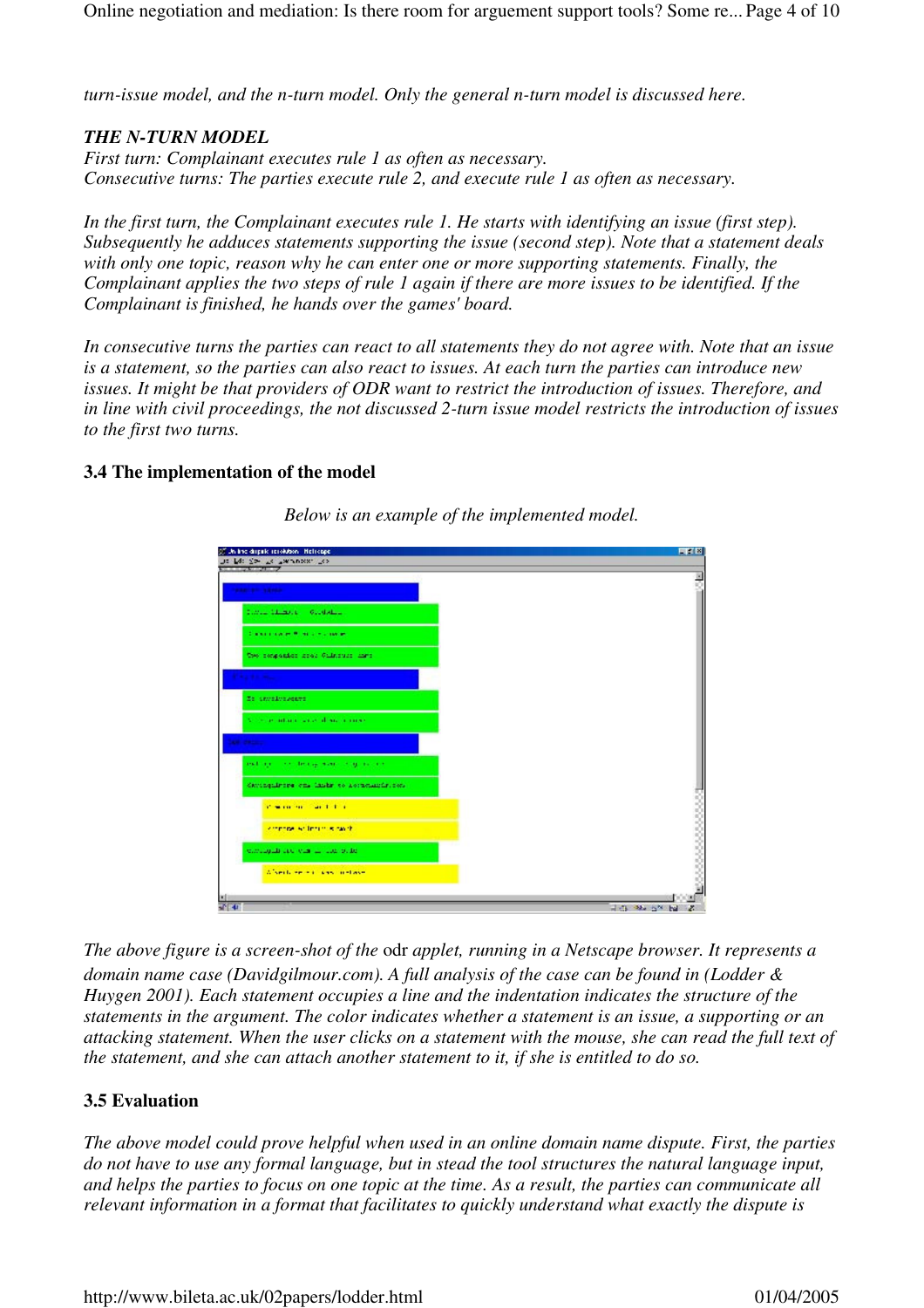*about. So, the arbiter or the opponent does not receive a rather unstructured, running text, but in stead structured information that shows all issues and statements supporting the issues, as well as any responses to these statements.* 

*Second, if the case is published on the website of the arbiter in a structured format, searching prior verdicts would become easier than it is nowadays. For example, by using the structure of the documents, one could easily retrieve all verdicts in which the respondent did react, and, if so, to what particular issues he did react. In domain name cases often the respondent does not react at all. In the case presented above, the respondent did react albeit not to all statements. It is not part of the model yet, but as someone has suggested to me it would be a good idea if the arbiter would in turn use the tool to enter comments and, also, his decision. In domain name cases there are three conjunctive issues. So, in order to rule in favor of the complainant (which mostly is the case in these domain name, anti-domain name grabber disputes) the arbiter must indicate his approval for each of the issues.*

*Whereas the online domain name arbitration procedure is really suited for the discussed tool, Tom Gordon suggested that the tool might turn out to be not that helpful in negotiation and mediation. The reason for his suggestion was that the philosophy of ADR is based on co-operation, and argument support tools are adversarial based. The following quote by Thiessen & Macmahon (2000) emphasizes that adversarial tactics are usually counter-productive: "competition in negotiation often results in harmful adversarial tactics, and inefficient results."*

*So, at first sight argument models do not seem to be suited for negotiation and mediation. Lodder & Huygen (2001) claimed that the above tool could also be used in online mediation and negotiation. It may seem questionable whether this claim can be substantiated. However, I do believe that the argument tool could be used in negotiation and mediation. In particular the tool could be used in combination with existing negotiation and mediation tools. To illustrate this, I will first discuss a sample negotiation case in which negotiation software was used, and indicate in what way the argument tool could prove useful during these negotiations. Next I will discuss some further requirements argument support tools should meet when used in negotiation or mediation.* 

*In the remainder of this paper I will primarily use negotiation/facilitation as an example. The special role of the mediator is not taken into account, but most remarks regarding using an argument support tool in negotiation are equally applicable to mediation. In the end mediation is a type of negotiation, where a mediator actively steers the negotiations both procedurally and regarding the content.*

## **4. A sample negotiation case**

*Two parties are involved in the sample case I will discuss: DEC and Riverside. The case was presented in Thiessen & Macmahon (2000), and is an adaptation of a "DEC v. Riverside Lumber" as developed by Lax, Sebenius, Susskind & Weeks for the Harvard Law School Program on Negotiation. The software used by the parties in the dispute is SmartSettle (for a comparable AI & Law tool, see Belucci & Zeleznikow 1999), a sophisticated tool that can be used in multi-issue, nparty negotiations. I will not repeat the complete negotiations between DEC and Riverside, but emphasize the main points. The background of the conflict is as follows.*

Riverside is located beside the Deep River, which happens to be a convenient place to discharge the effluent from their operation. The Deep River water quality has deteriorated over the years and an administrative order has been issued by DEC requiring Riverside to improve the situation. Because a demonstration project would be of great value, DEC is quite keen on having Riverside install a new technology called the Technoclean Scrubber. DEC is so motivated toward the Technoclean Scrubber that it seems willing to include a guarantee, subsidy, insurance, and other incentives. However, DEC also claims the authority to require Riverside to shut down for as long as it takes to properly comply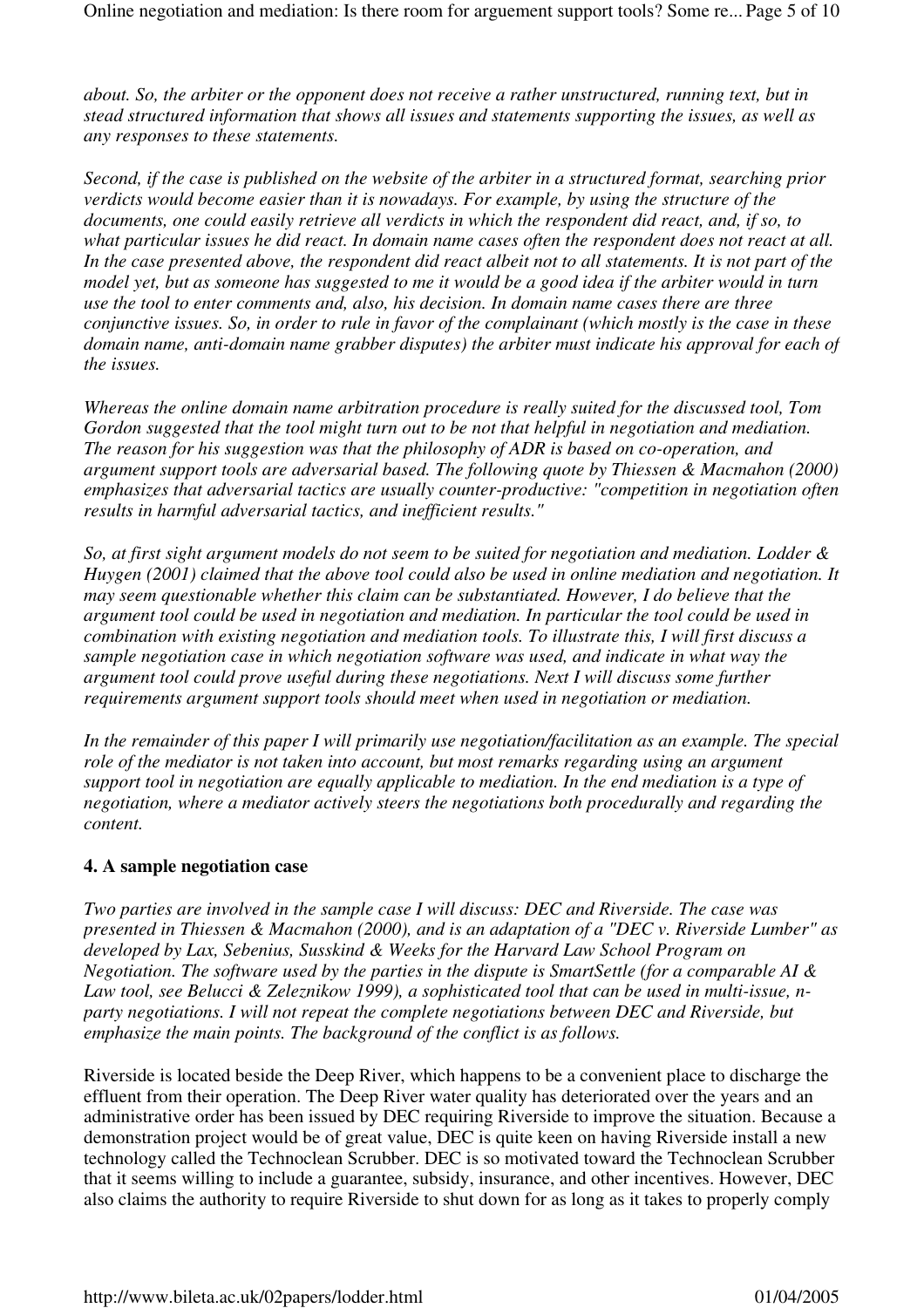and go through a testing period. Not surprisingly, Riverside is unwilling to cooperate with DEC's ideas for resolution of the conflict.

*(Thiessen & Macmahon 2000)*

*The issues in the dispute are:*

- The scrubber type
- Guarantee for the scrubber
- Subsidy
- Insurance
- Shut down
- PR Budget
- Other incentives

After identifying the issues, parties exchange proposals in which each issue is given a value. The negotiations end if both parties accept the same proposal. The software also makes proposals on the basis of the input (values, bargaining ranges) of the parties. In the current dispute the scrubber type is a bivalent issue: Riverside prefers the proven technology of Rotoblue, while DEC wants the new Technoclean. The guarantee issue is bivalent too (yes or no). Subsidy, insurance, PR budget and other incentives are financial issues. The value of the shut down period is also a numerical issue, viz. the number of months.

Surprisingly, contrary to what the parties actually want, in the initial proposal DEC asked for no shut down of Riverside, while Riverside proposed a shut down period for 2 months (see the table below). This tactic is probably used by the parties to please their opponent. For Riverside there appeared to be an additional reason, namely that they could well use a shot down period for internal reorganization. Obviously, this information is not shared with DEC. It provides, however, support for the position of Riverside. Since SmartSettle has private sections in their software, Riverside could use the argument support tool to express the support for this position. In particular since the position is contrary to what one would expect, the storage of this information is useful both for the current negotiations and for any future use of the results of the negotiations. In case a facilitator (like SmartSettle does) or mediator is involved this information could be shared in the caucus. An example of support information that could be shared with DEC is regarding the guarantee. DEC is offering to include a guarantee for the scrubber, the reason Riverside does not need a guarantee is that the Rotoblue scrubber is based on proven technology.

A really advanced application of the argument support tool would be if explanations for proposals made by the SmartSettle software would be automatically generated. These explanations might also contain secret information, namely information that explains the proposal but is based on information only known to a single party. This could mean that a provided explanation is insufficient, namely if information that is necessary for an explanation is only known by the other party.

The following table show some rounds of this negotiation. R stands for Riverside, D for DEC. The numbers stand for thousand dollars, unless indicated otherwise.

| <b>ISSUE</b> | $\parallel$ <b>BATNA</b><br>  of R | <b>Initial</b><br>  proposal | <b>Second</b><br>$\parallel$ proposal | <i><b>SmartSettle:</b></i><br>$\mathbf{[Equivalent]}$ | SmartSettle:   |             |  |
|--------------|------------------------------------|------------------------------|---------------------------------------|-------------------------------------------------------|----------------|-------------|--|
|              |                                    |                              |                                       |                                                       | <i>Improve</i> |             |  |
|              |                                    |                              |                                       |                                                       |                |             |  |
| Scrubber     | $\parallel$ Tech.                  | Roto.                        | Fech.                                 | Tech.                                                 | Tech.          | Tech.  Roto |  |
|              |                                    |                              |                                       |                                                       |                |             |  |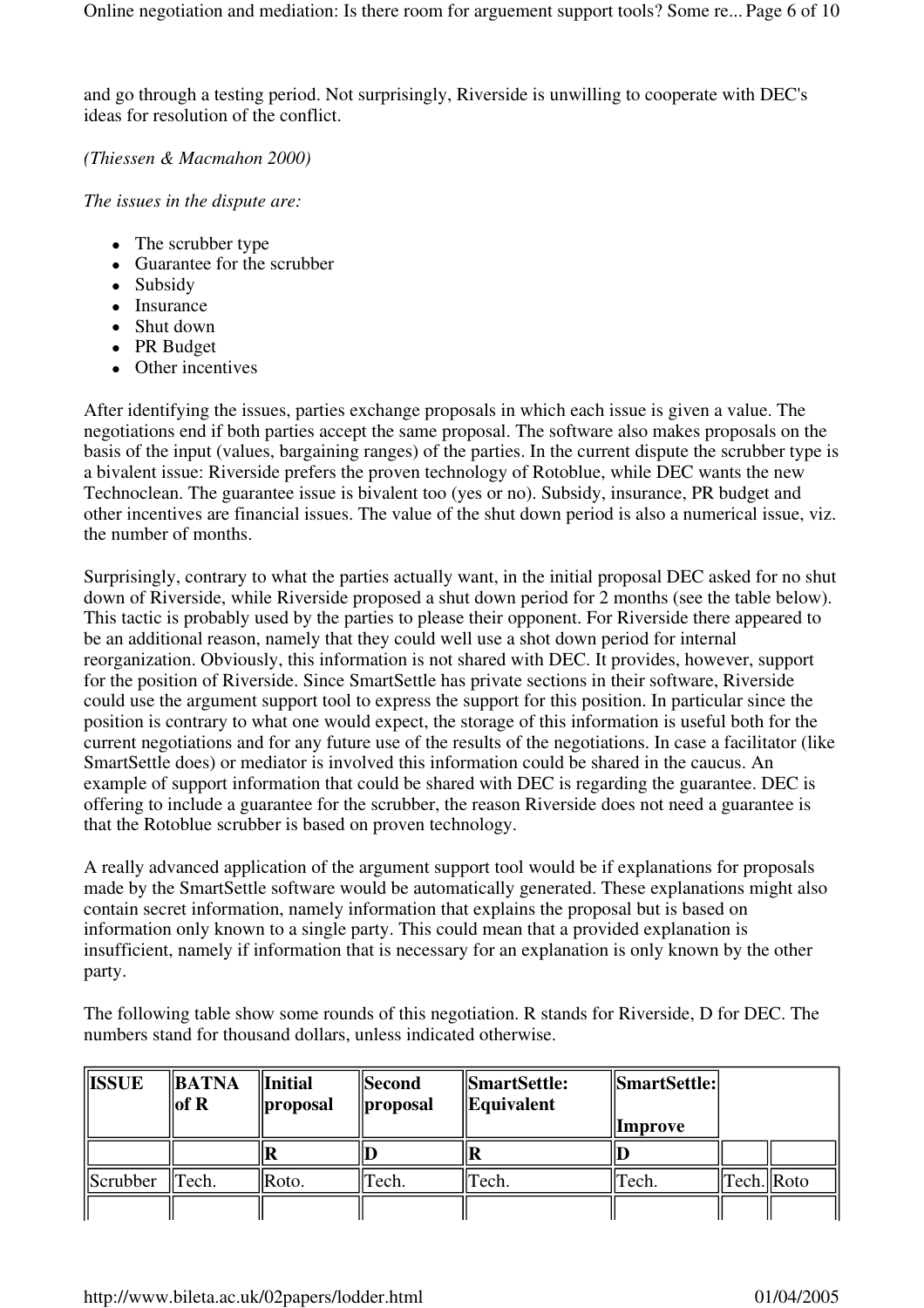| $\vert$ Guarantee $\vert\vert$ No |                  | <b>No</b> | $ Y_{\rm CS} $ | Yes    | $\parallel$ No | $\ $ Yes  | No              |
|-----------------------------------|------------------|-----------|----------------|--------|----------------|-----------|-----------------|
| Subsidy                           | 100              |           | 10             | 100    | 100            | 189.7     | $\frac{1}{2}$   |
| Insurance                         | 100              | 200       | 100            | 150    | 150            | 150       | 90              |
| Shut                              | $\vert$ 6 months | months    | <b>No</b>      | No     | No             | No        |                 |
| down                              |                  |           |                |        |                |           | months          |
| $\ $ PR budget $\ $ 50            |                  | 100       | 50             | 30     | 30             | 49.5      | $\parallel$ 130 |
| Incentive                         | 100              | 150       | 100            | 150    | 150            | 130.5  80 |                 |
| <b>Total</b>                      | $-588$           | $-362$    | $-655$         | $-545$ | $-592$         | $-545$    | $-455$          |

Table - The Riverside v. DEC dispute

The total at the bottom of the table represents the number the SmartSettle software uses to calculate the value of the different proposals. I am not sure what value the non-financial issues represent, but these are probably "translated" into financial issues. The equivalent proposal differs on the various issues from the second proposal by Riverside, but the total amount is the same (equivalent). This equivalent proposal would represent from the perspective of DEC 592 points. So, the same proposal is calculated differently for each party. For example, the scrubber Technoclean is of more importance to DEC than it is to Riverside. The automated generations of explanations might help here in particular to explain to both parties why the last proposal made by SmartSettle is an improvement. As already indicated above, the explanation will not necessarily be the same for both parties.

It is interesting to note that the money involved in the second proposal is the same for both parties: Riverside would get \$ 430. In the equivalent proposal the total amount money has dropped to \$ 419,7, and in the improved proposal the total has even further dropped: \$ 324. In the last proposal the PR budget has been raised to an enormous amount, even far beyond any proposal by the parties. Again, in particular regarding the PR budget some explanation would be helpful: automatically generated explanations presented in the argument support tool.

# **5. Argument support tools in online negotiation: requirements**

*A fundamental difference between negotiation and models of argumentation is that the latter are primarily focused on obtaining your position, while the aim of the former is "not obtaining your position but satisfying your interests." (Ury 1991, p. 18) A position is related to an issue in a dispute. If parties share a position, there is agreement on the issue. Positions might change during negotiations (e.g. due to bargaining), interests do not. The following family law example illustrates the difference between positions and interests. Assume that Mary and Barry have been married for 10 years and decide to get a divorce. They own a \$ 300.000 house, and a car worth \$ 50.000. If Mary wants the car and Barry wants the house, these desires represent positions. The interest of each of the parties is less concrete, and in case of a divorce probably will be to get an even share (or, sadly, might be to annoy and frustrate the other as much as possible).*

*At first sight it seems that an interest is not worth arguing about, and a position is. An interest seems to be an argument in itself, interests seem self-evident. However, a single party can have different, sometimes even contradicting interests. In that case support for these interests might help in getting the dispute solved. For example, an employee may want to earn as much money as possible on the one hand, and work only as little hours a week as possible on the other hand. Undeniably, in case of such contradicting interests satisfaction of one interest will lead to dissatisfaction of the other. Normally, justifying interests will not help the negotiations between for example this employee and his employer when discussing the salary and working hours. Adducing support for a position may not help either. For example, in what way could support for the position of the employee that he wants to work 3 days a week and get paid \$ 5000 a month help to reach agreement? Nonetheless, the*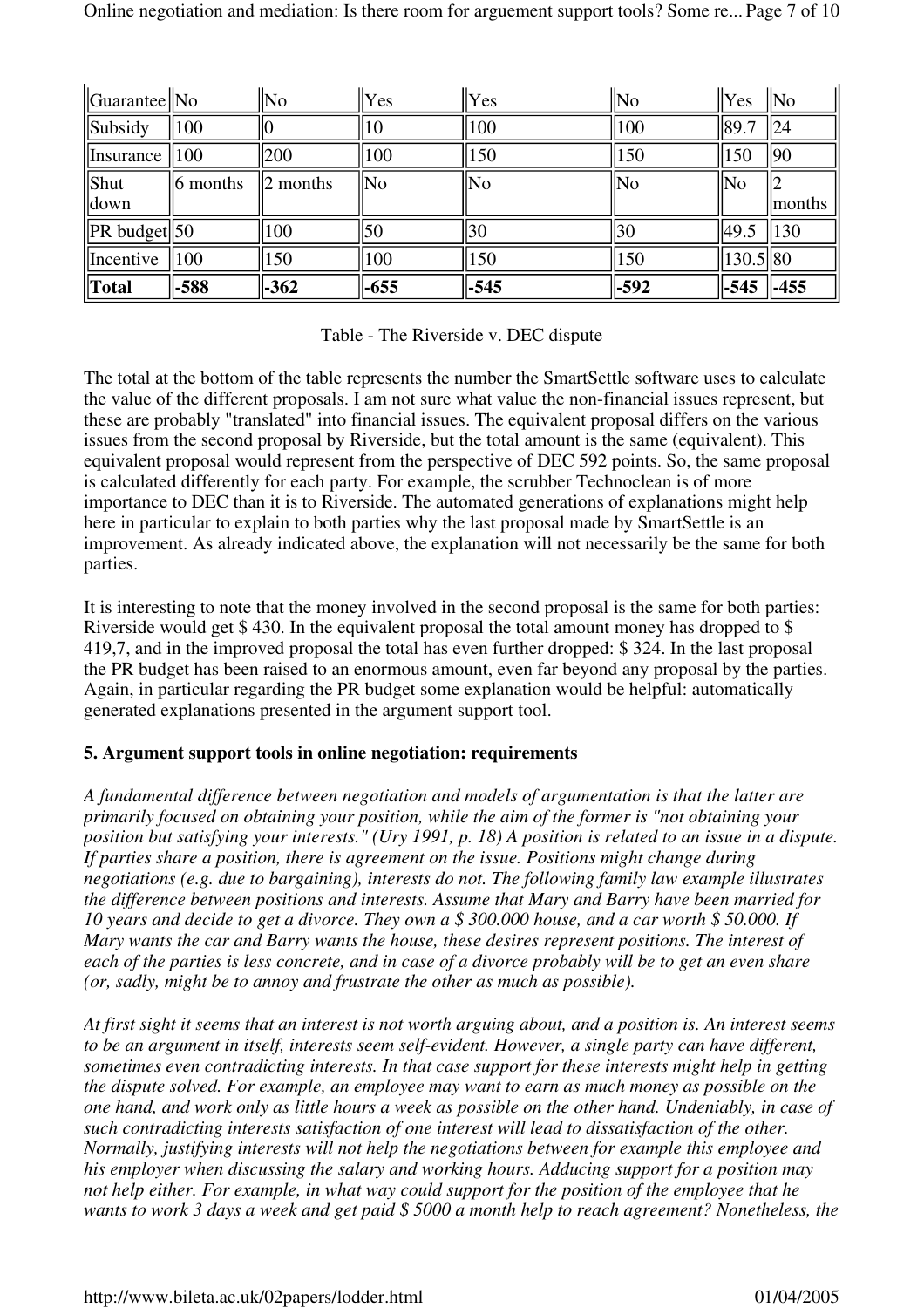*employee may provide an explanation, or the employer might ask for one. Providing a justification or giving an explanation, means supporting a position or an interest. The argument support tool can be used to register the support of a position or interest. In the current example the employer might have to spent time at home due to family circumstances and need the money for the same reason. This information supports both his interests and his positions. So, no matter whether during this negotiation parties exchanged positions or interests, the argument support tool could be used. As a consequence, the employer could be willing to meet the demands of the employee, for example during the period the family circumstances remain the same. The crux of the above example is to show that argument tools might be helpful in negotiations. In general, an explanation or justification can make the other party understand what point, and in particular why, the opponent is making. What is important is that the tool is used in spirit with the general philosophy of ADR: cooperatively. So, the tool must not be used to simply throw in ones positions provided with support, and, in case the other party reacts to the positions or the supporting statements, just adding more support and attacking the reaction of the opponent. It is important that parties try to listen to one another and try to understand each other. Using* only *an argument support tool may lead to two fighting parties, each just arguing for its own position. Although parties which proceed from the assumption that the negotiations will only be successful if they stand aside each other rather than in front of each other may be successful when only using the argument support tool, the use of the tool in combination with other ADR software should be preferred. The support tool could for instance be used in combination with the SmartSettle software.*

*As noted at the beginning of this section, obtaining positions is not what negotiations should be about. It appeared, however, that arguments put forward to justify positions or interests might help to solve the dispute. Showing the reasons for your position not necessarily leads to adversarial discussions. Rather, providing explanation or justification can lead to understanding, so in stead satisfies the co-operative goal of ADR. One has to bear in mind though that if an argument support tool is used, it has to be used cautiously and not to just support ones position in order to obtain whatever is desired.* 

*A problem with using an argument support tool in negotiations is that not under all circumstances providing support is significant. Support can be trivial, e.g. if a party in a divorce case wants to have a painting made by his grandmother and both former partners know how important this painting is to him/her, providing support would not have any value. Also, support might reveal too much about your bargaining position. If in the SmartSettle case Riverside would support the statement about the 2 months closing, this would weaken their bargaining position. This and the other example illustrates that using the argument support tool must be optional, not obligatory. So in order to become a successful part of online negotiations, the argument support tool described should be adapted. The second step of rule should be optional.*

*A purpose for which the argument support tool could be used is to identify at each moment during negotiations on what issues parties agree. In case of numerical issues disagreement on the amount not necessarily means disagreement about the issue itself. For instance, if a party is willing to compensate \$ 100 and the other party wants \$ 150 then there is consensus regarding the compensation, the dispute only concentrates on the amount. In the SmartSettle-example there is consensus on insurance, incentives and PR, but the proposal lacks consensus on subsidy. The argument support tool could be used to make this clear.* 

*In the proposal DEC wants to pay subsidy, but Riverside does not want to be subsidized. One cannot conclude that DEC does not have to pay (because Riverside does not want the subsidy) neither that DEC should pay (in the end no one would refuse money, in particular no commercial company). The fact that Riverside does not want to have the subsidy is probably meant as a concession to DEC. This shows that multi-issues cannot be solved one-by-one (piece meal). For that reason the argument support tool may seem to be less useful, because support is provided for just one issue at the time. However, the explanation or support can take the interrelation between issues into account. For*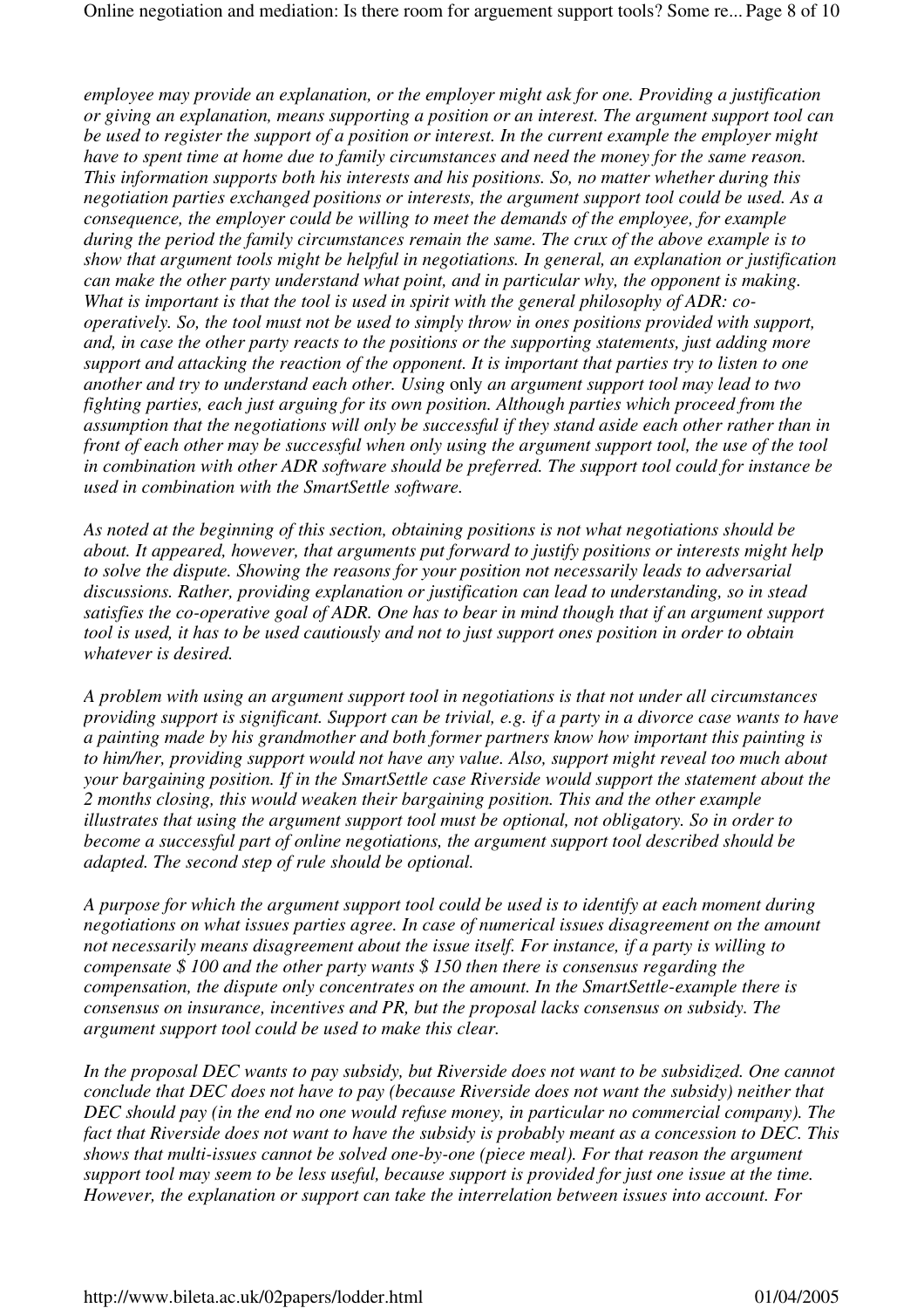*instance, Riverside could support their position that they do not want to receive subsidy amongst others with the statement that this is only so if the installed scrubber will be Rotoblue. In that way the support shows what interdependencies exist between the issues. This type of support may be useful for solving the dispute, but the party providing this type of support has to be careful not to give away information that weakens their position in the negotiation.*

*A last point I want to make is that belief revision is important in negotiation. Due to bargaining, or information provided by the other party, one may start to see things in a different way. This means that it must be possible to withdraw a previous position. The argument support tool must allow this. Withdrawal is an often used move in argument support models. However, in the current version of the argument support tool this is not included yet, so on this point the tool must be adapted.*

## **6. Concluding observations**

*In this paper the possible use of argument support tools in online mediation and in particular online negotiation has been explored. The (preliminary) results of this paper are the following.*

 *First, an argument support tool may seem basically adversarial and as such not suited for cooperative negotiation or mediation. This is not true, though. It all depends on the way the argument support tool is used by the parties. To put it extremely, even the opening claims of traditional civil pleading might be used to enter into negotiation in the co-operative ADR sense. The main difference should be that not the plaintiff primarily claims and the defendant denies, but that both parties try to understand the claims of their opponents rather than fighting them. So a procedure does not have to become adversarial due to the tool used, the starting point of the parties is all that counts. To put it the other way around, any existing negotiation tool could be used by parties that fight each other like they do in litigation. In the same way any seemingly adversarial tool can be used in a co-operative way. Whereas litigation is basically adversarial, in negotiation and mediation the motives of the parties make a procedure adversarial or not. Moreover, if parties wanted to play the game in an adversarial way, they probably would not have started an ADR procedure in the first place.*

*Second, the existing argument support tool described in (Lodder & Huygen 2001) should be adapted in several ways in order to be suited for online negotiation. There may be other necessary changes, but in this paper the following has been suggested: allowing withdrawal of statements; providing support must be optional not obligatory. The use of the tool as such must also be optional.*

 *Third, an argument support tool is better not used on its own. For instance, numerical issues cannot be represented in a natural way, bargaining ranges cannot be indicated, etc. Therefore the tool preferably is used in combination with existing negotiation and mediation software.*

 *The present paper is just a first step towards a thorough analysis of how AI & Law argumentation models, viz. argument support tools, could be applied in online ADR. There is still a lot of work left to do.*

## **References**

Bellucci, E. & J. Zeleznikow (1999), 'AI techniques for modelling legal negotiation', Proceedings of the Seventh International conference on Artificial Intelligence & Law (ICAIL 99), New York: ACM, p. 108 - 116.

Bench-Capon, T.J.M., T. Geldard & Paul H. Leng (2000), 'A method for the computational modelling of dialectical argument with dialogue games', AI & Law Vol. 8, Number 2/3, p. 233-254.

Bordone (1998), 'Electronic online dispute resolution: a systems approach—potential, problems, and a proposal, Harvard Negotiation Law Review, 175. (see